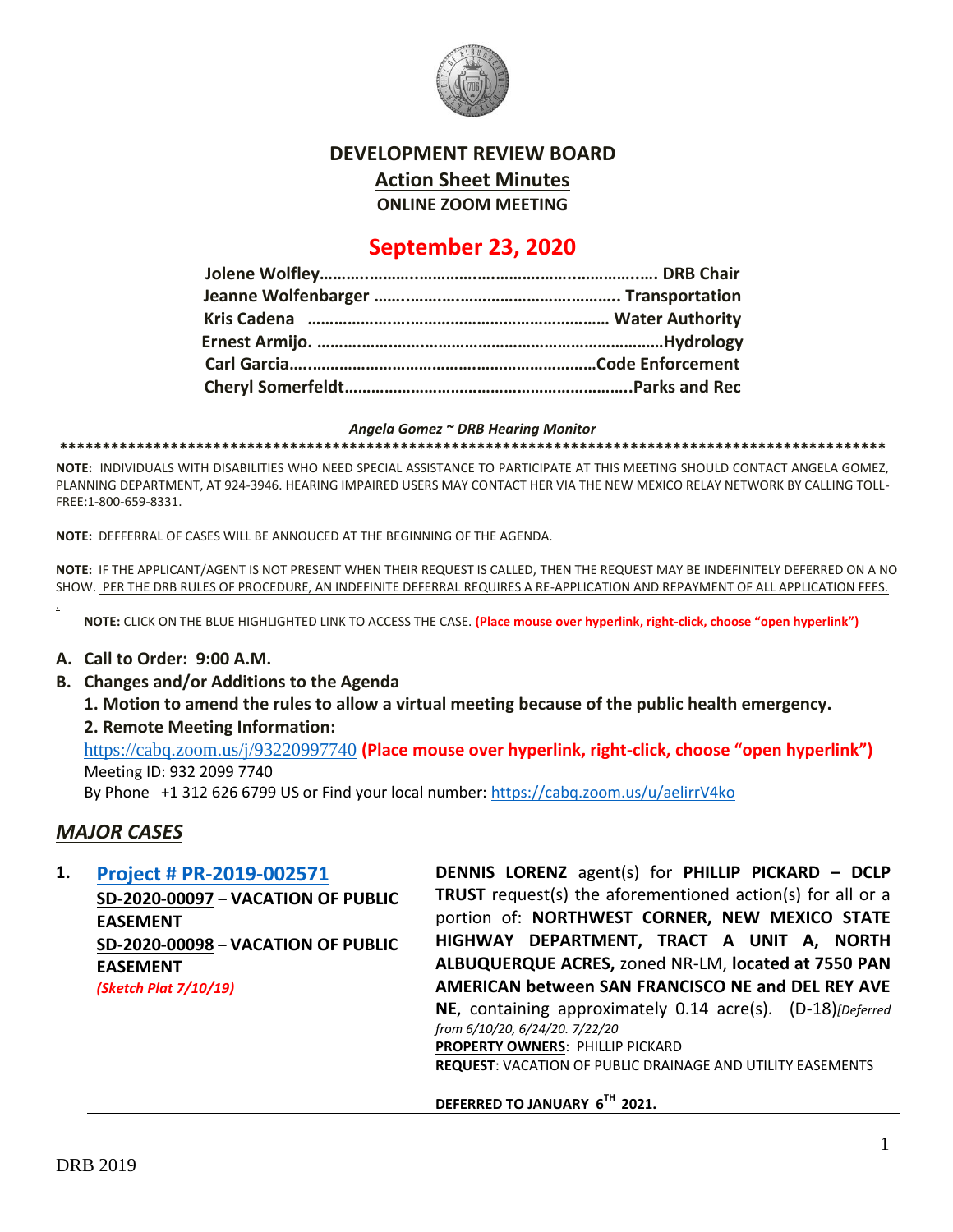**2. [Project # PR-2020-004062](http://data.cabq.gov/government/planning/DRB/PR-2020-004062/DRB%20Submittals/PR-2020-004062_Sept_16_2020_Supplemental/Application/) SI-2020-00552 – SITE PLAN**

**DEKKER/PERICH/SABATINI** agent(s) for **LUMINARIA APARTMENTS LIMITED PARTNERSHIP LLLP** request(s) the aforementioned action(s) for all or a portion of: **TRACT C, PLAT FOR TRS B1, C & D, VIDEO ADDITION** zoned MX-H, located at **10600 CENTRAL AVE SE between CENTRAL and EUBANK**, containing approximately 1.88 acre(s). (L-21) *[Deferred from 7/29/20, 8/26/20, 9/2/20, 9/16/20]*

**PROPERTY OWNERS**: STATE OF NEW MEXICO STATE LAND OFFICE **REQUEST**: MULTIFAMILY RESIDENTIAL, 4 STORY WOOD-FRAMED CONSTRUCTION OF 92 DWELLING UNITS

**IN THE MATTER OF THE AFOREMENTIONED APPLICATION, BEING IN COMPLIANCE WITH ALL APPLICABLE REQUIREMENTS OF THE DPM AND THE IDO, THE DRB HAS** *APPROVED* **THE SITE PLAN . FINAL SIGN-OFF IS DELEGATED TO TRANSPORTATION FOR THE SIGNING AND RECORDING OF THE SIDEWALK EASEMENT ALONG CENTRAL AVENUE AND TO PLANNING FOR FINAL SIGN-OFF.**

### *MINOR CASES*

**3. [PR-2019-002606](http://data.cabq.gov/government/planning/DRB/PR-2019-002606/DRB%20Submittals/PR-2019-002606_Sept_2_2020/Application/PR%202019-002606%20-%20ABCWUA%20SIGNED.pdf) SD-2020-00149 – PRELIMINARY/FINAL PLAT** *(Sketch Plat 7/17/20)* **ARCH + PLAN LAND USE CONSULTANTS** agent(s) for **MESA VIEW UNITED METHODIST CHURCH** request(s) the aforementioned action(s) for all or a portion of: **27-A-1 & 27-A-2, TAYLOR RANCH SUBDIVISION,** zoned MX-L, **located at 4701 MONTANO NW between MONTANO PLAZA DR and TAYLOR RANCH DR**, containing approximately 8.0 acre(s). (E-11) *[Deferred from 9/2/20, 9/16/20]*

> **PROPERTY OWNERS**: MESA VIEW UNITED METHODIST CHURCH **REQUEST**: REPLAT OF 2 EXISTING LOTS INTO 2 LOTS AND DEDICATION OF ADDITIONAL RIGHT-OF-WAY

> **IN THE MATTER OF THE AFOREMENTIONED APPLICATION, BEING IN COMPLIANCE WITH ALL APPLICABLE REQUIREMENTS OF THE DPM AND THE IDO, WITH THE SIGNING OF THE INFRASTRUCTURE LIST DATED** *SEPTEMBER 23, 2020,* **THE DRB HAS** *APPROVED* **THE PRELIMINARY/ FINAL PLAT. FINAL SIGN OFF IS DELEGATED TO THE WATER AUTHORITY FOR EASEMENT REMOVAL FOR THE 12FT PUBLIC WATER LINE EASEMENT AT THE NORTHWEST CORNER OF THE SITE AND TO PLANNING FOR PROJECT AND APPLICATION NUMBERS BE ADDED TO THE PLAT, FOR UTILITY COMPANIES SIGNATURES, AMAFCA SIGNATURE AND THE AGIS DXF.**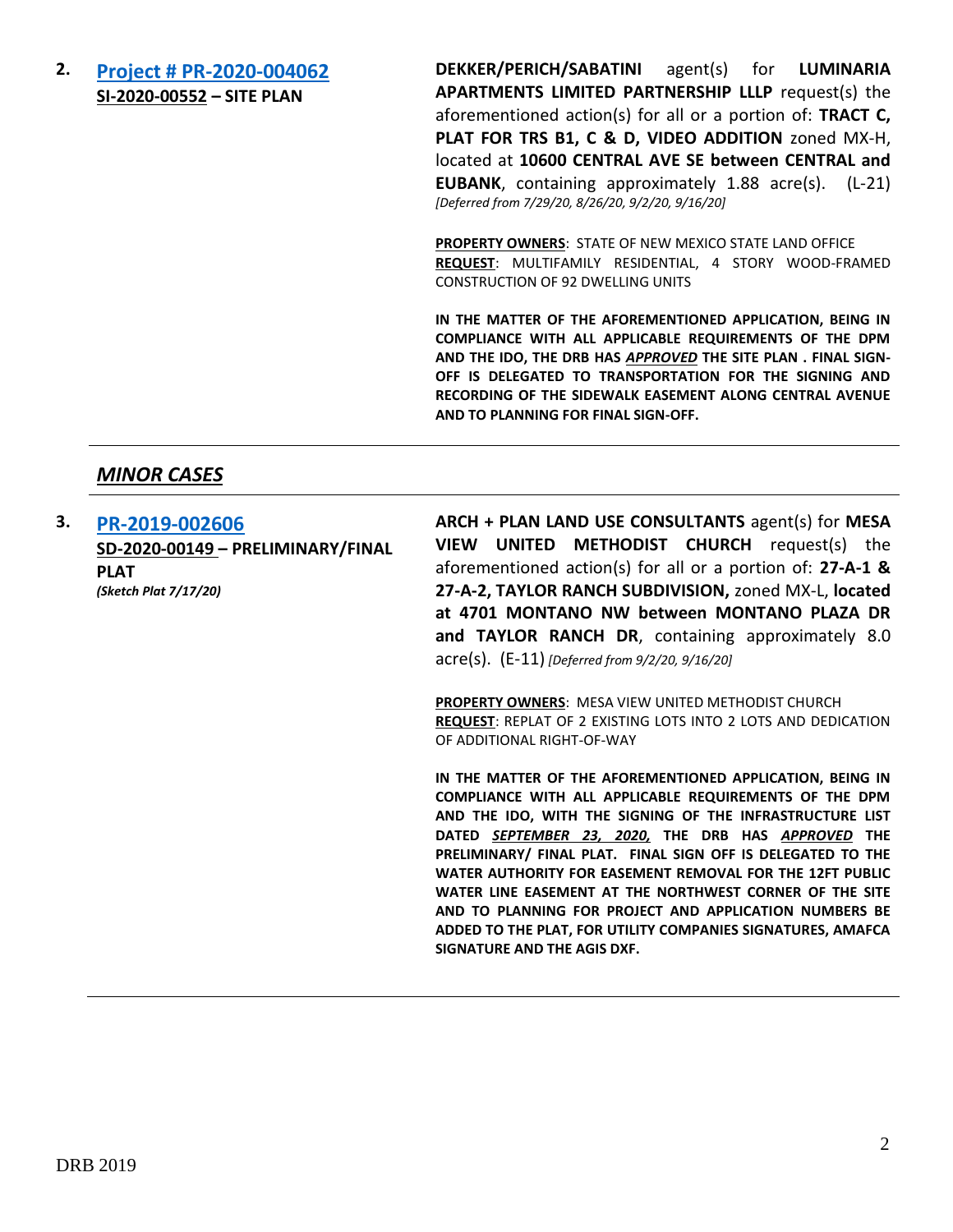| 4. | PR-2020-003461<br>SI-2020-00704 - EPC SITE PLAN FINAL<br><b>SIGN-OFF</b>                                                                   | TIERRA WEST, LLC agent(s) for MESA VIEW UNITED<br>METHODIST CHURCH request(s) the aforementioned<br>action(s) for all or a portion of: TRACT 27A-1 TAYLOR<br>RANCH REDIV OF TRACTS 27-A INTO TRACTS 27A-1, 27A-2<br>OF THE PLAT OF TRACTS 27-A, S-1,S-2 & S-3 TAYLOR<br>RANCH SITUATE WITHIN SECTIONS 23, 25, & 26 T11N R2E,<br>zoned MX-L, located at 4701 MONTANO RD NW between<br>MONTANO RD NW and TAYLOR RANCH RD NW, containing<br>approximately 3.4 acre(s). (E-11 & E-12)[Deferred from 8/12/20,<br>9/2/20, 9/16/20] |
|----|--------------------------------------------------------------------------------------------------------------------------------------------|------------------------------------------------------------------------------------------------------------------------------------------------------------------------------------------------------------------------------------------------------------------------------------------------------------------------------------------------------------------------------------------------------------------------------------------------------------------------------------------------------------------------------|
|    |                                                                                                                                            | <b>PROPERTY OWNERS: MESA VIEW UNITED METHODIST CHU INC A NM</b><br><b>NON-PROFIT CORP</b><br><b>REQUEST: FINAL SIGN OFF OF EPC SITE PLAN</b>                                                                                                                                                                                                                                                                                                                                                                                 |
|    |                                                                                                                                            | IN THE MATTER OF THE AFOREMENTIONED APPLICATION, BEING IN<br>COMPLIANCE WITH ALL APPLICABLE REQUIREMENTS OF THE DPM<br>AND THE IDO THE EPC SITE PLAN FINAL SIGN-OFF WAS APPROVED<br>WITH FINAL SIGN-OFF DELEGATED TO PARKS FOR A REVIEW OF<br>LANDSCAPING NOTES AND TO PLANNING FOR FINAL-SIGN OFF.                                                                                                                                                                                                                          |
| 5. | Project # PR-2020-004180<br>VA-2020-00289 - BULK LAND VARIANCE<br>SD-2020-00151 - PRELIMINARY/FINAL<br><b>PLAT</b><br>(Sketch Plat 8/5/20) | BOHANNAN HUSTON/MICHAEL BALASKOVITS agent for<br>MESA DEL SOL INVESTMENTS, LLC request(s) the<br>aforementioned action(s) for all or a portion of: A-1-A-1,<br>MESA DEL SOL INNOVATION PARK, zoned PC, located<br>SOUTH OF BOBBY FOSTER ROAD, EAST OF I-25, NORTH OF<br>TRACT 3 BULK LAND PLAT of MESA DEL SOL TRACTS 1-15<br>and WEST OF STATE LAND OFFICE LA SEMILLA PRESERVE,<br>containing approximately 1673.9117 acre(s). (R14-R17,<br>S14-S17, T15-T17)                                                               |
|    |                                                                                                                                            | <b>PROPERTY OWNERS: MDS IVESTMENTS</b><br>REQUEST: CREATE NEW 75 ACRE TRACT FROM EXISTING 1673 ACRE<br><b>TRACT</b>                                                                                                                                                                                                                                                                                                                                                                                                          |
|    |                                                                                                                                            | DEFERRED TO SEPTEMBER 30TH, 2020.                                                                                                                                                                                                                                                                                                                                                                                                                                                                                            |
| 6. | PR-2019-003055<br>SD-2020-00162 - PRELIMINARY/FINAL<br><b>PLAT</b><br>(Sketch Plat 11/13/2019)                                             | ARCH + PLAN LAND USE CONSULTANTS agent(s) for LEE &<br><b>MARY CARMODY</b> request(s) the aforementioned action(s)<br>for all or a portion of: LOTS 8 & 9 BLOCK B, zoned MX-L,<br>located at 640 BROADWAY between HAZELDINE AVE and<br>IRON AVE, containing approximately 0.2491 acre(s). (K-14)                                                                                                                                                                                                                             |
|    |                                                                                                                                            | PROPERTY OWNERS: LEE & MARY CARMODY<br>REQUEST: LOT CONSOLIDATION - 2 LOTS INTO 1 LOT                                                                                                                                                                                                                                                                                                                                                                                                                                        |
|    |                                                                                                                                            | DEFERRED TO OCTOBER 7TH, 2020.                                                                                                                                                                                                                                                                                                                                                                                                                                                                                               |